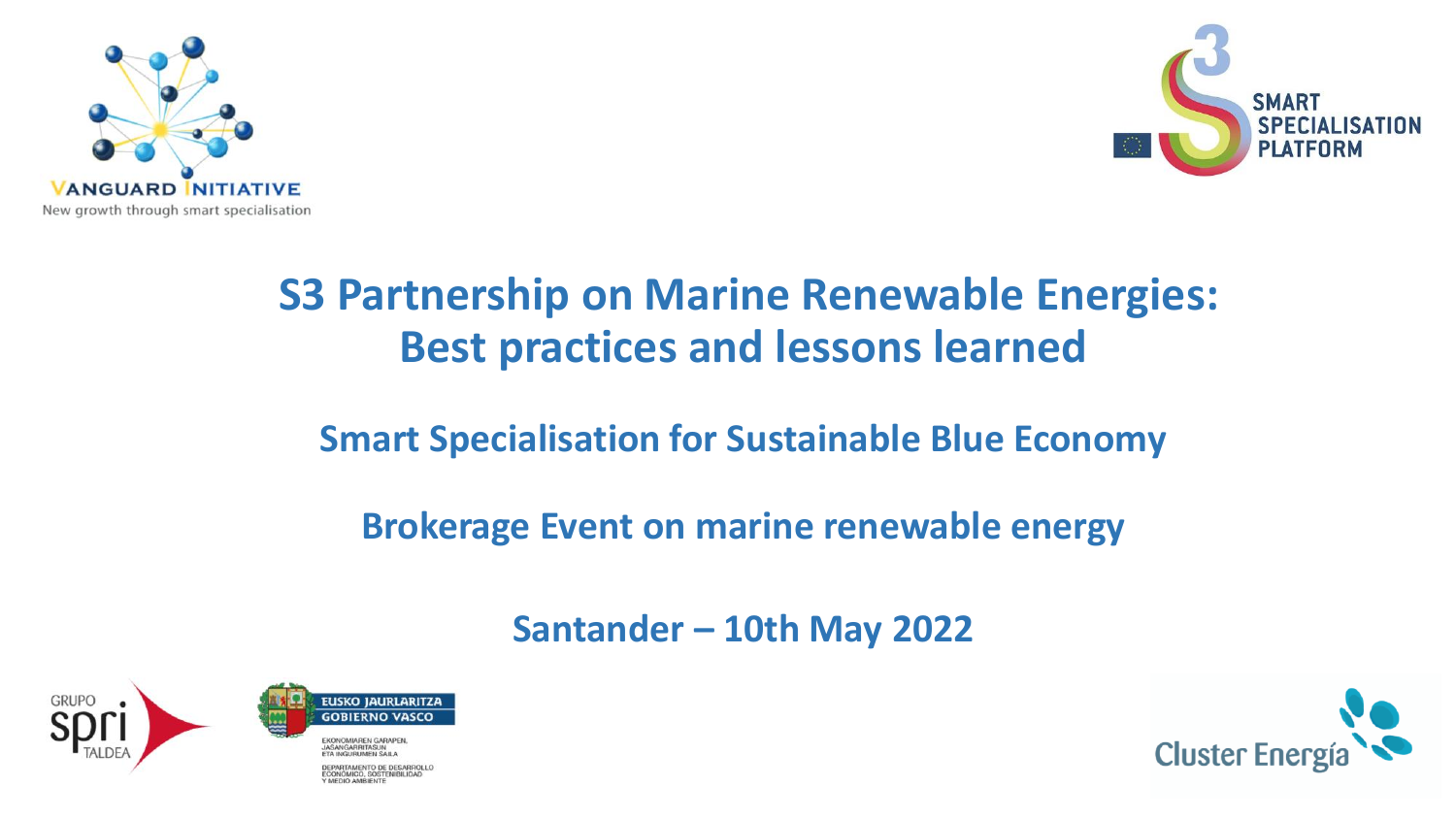



- ❖ **Based on** previous work of one of the Vanguard Initiative (VI) pilot actions "Advanced Manufacturing for Energy Related Applications in Harsh Environments" **(ADMA Energy)** → Most participants already working together since 2014.
- ❖ Established to **identify and solve key industrial challenges,** the pilot initiative seeks to make the EU the global leader in manufacturing robust high integrity components for marine renewables and offshore energy applications.
- ❖ Led by the Basque Country (ES) and Scotland (UK). Comprises 16 regions:

**Cluster Energía** 

oAndalusia (ES) oAsturias (ES) oBasque Country (ES) oBrittany (FR) oCornwall and Isles of Scililly (UK) oDalarna (SE) oEmilia-Romagna (IT) oFlanders (BE)



oLombardy (IT) oNavarra (ES)

oNorte (PT)

oOstrobothnia (FI)

oScotland (UK)

oSkane (SE)

oSogn and Fjordane (NO)

oSouthern Denmark (DK)

**SCOTLAND EUROPA** 



16

Scotlan

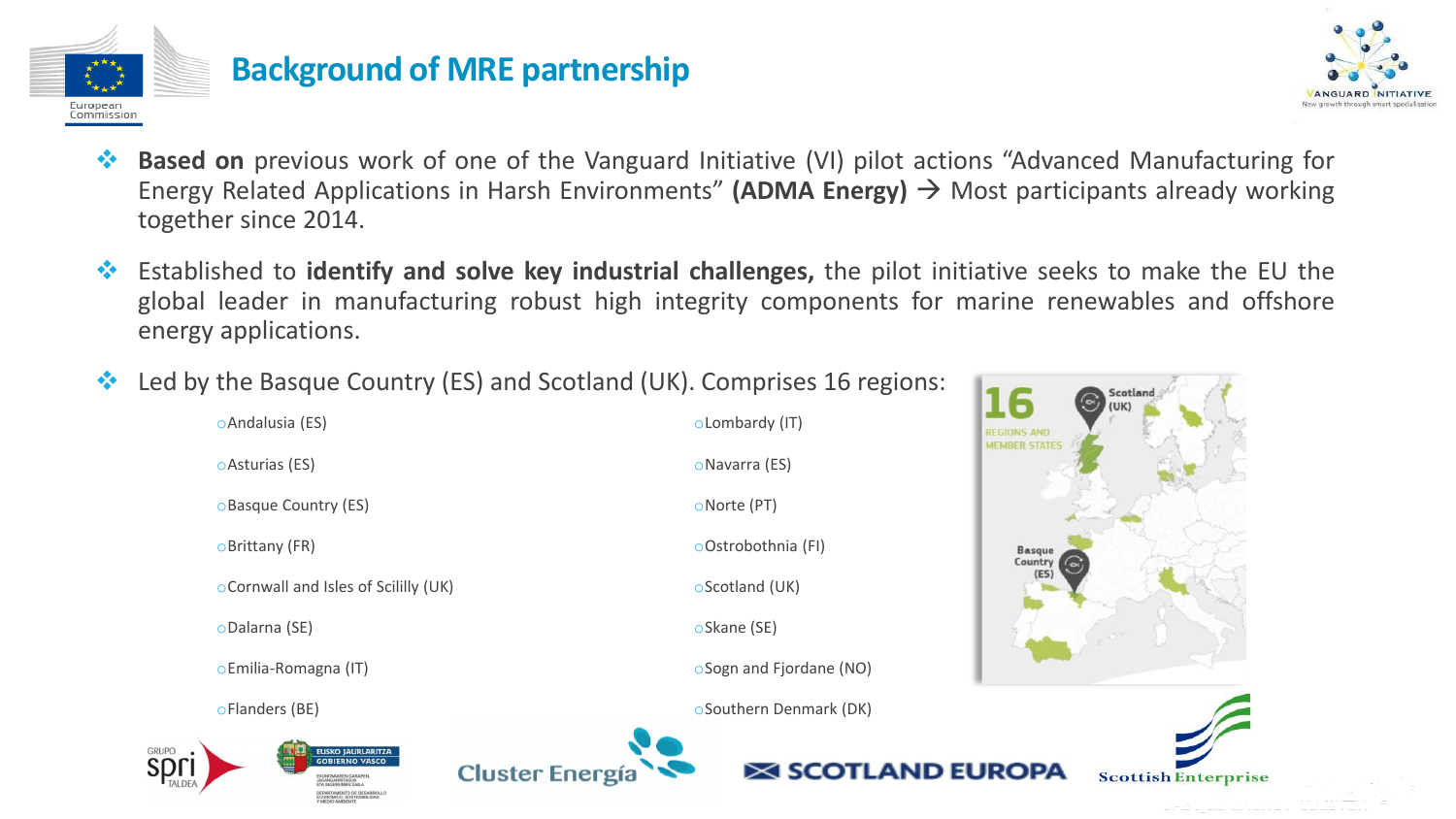



- ❖ To support European companies to become competitive suppliers of products, services and solutions for the Marine Renewable Energy sector by defining and configuring a collaborative framework at interregional level
- ❖ To pursue the vision of the EU as global leader in the development and production of robust, high integrity equipment and components for applications related to marine renewables
- ❖Facilitating to European companies the best partnerships in order to address and solve specific challenges at the technological level in the different markets and segments:
	- ❖For offshore wind energy the challenges include increased water depths, more remote and distant site locations, corrosion of towers and foundations and larger size of components, with a resultant increase in logistical challenges for installation, operation and maintenance.
	- ❖For ocean energy (wave and tidal), the current biggest challenge is the survivability of the marine devices.





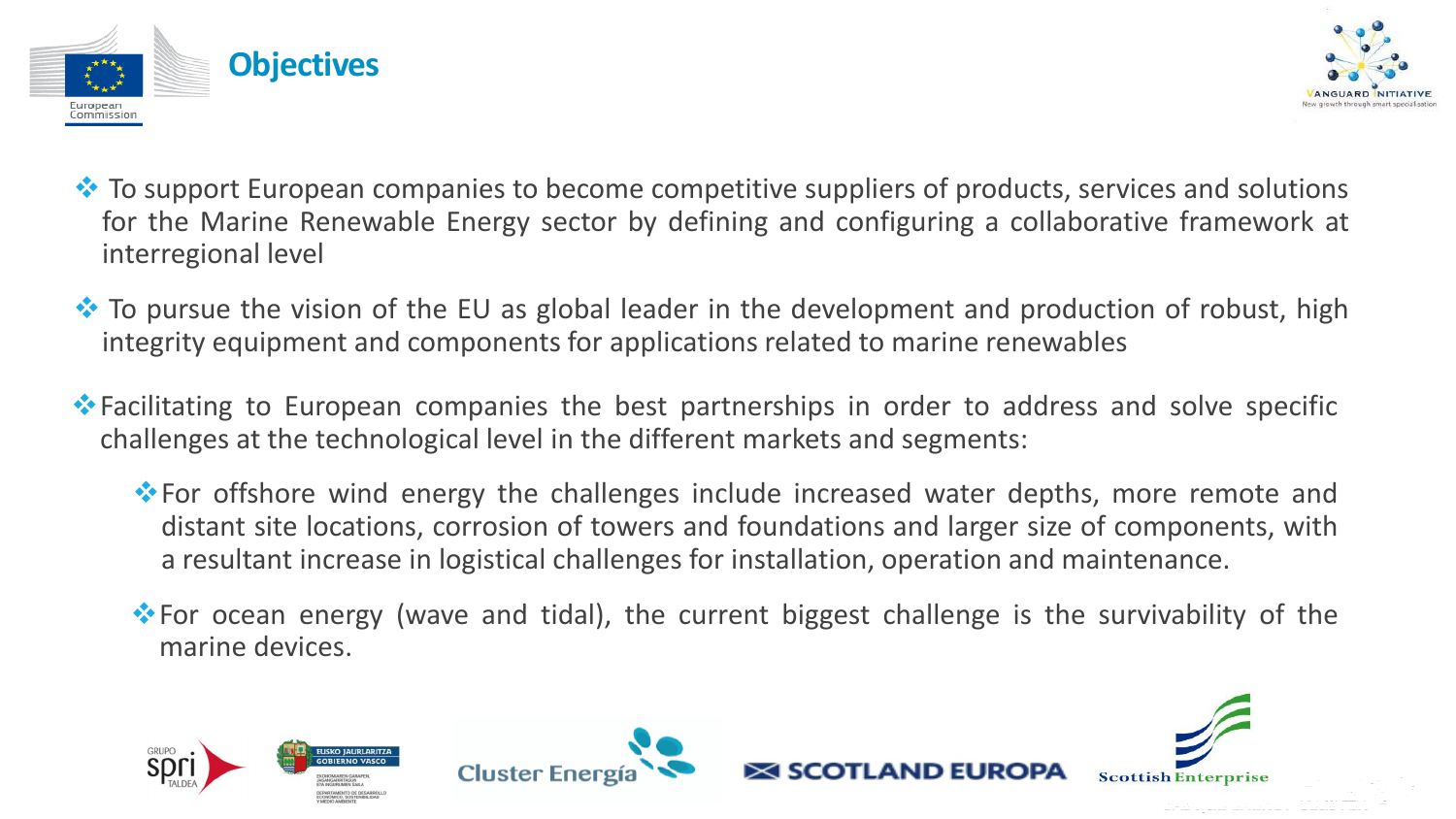

#### **Faced challenges**



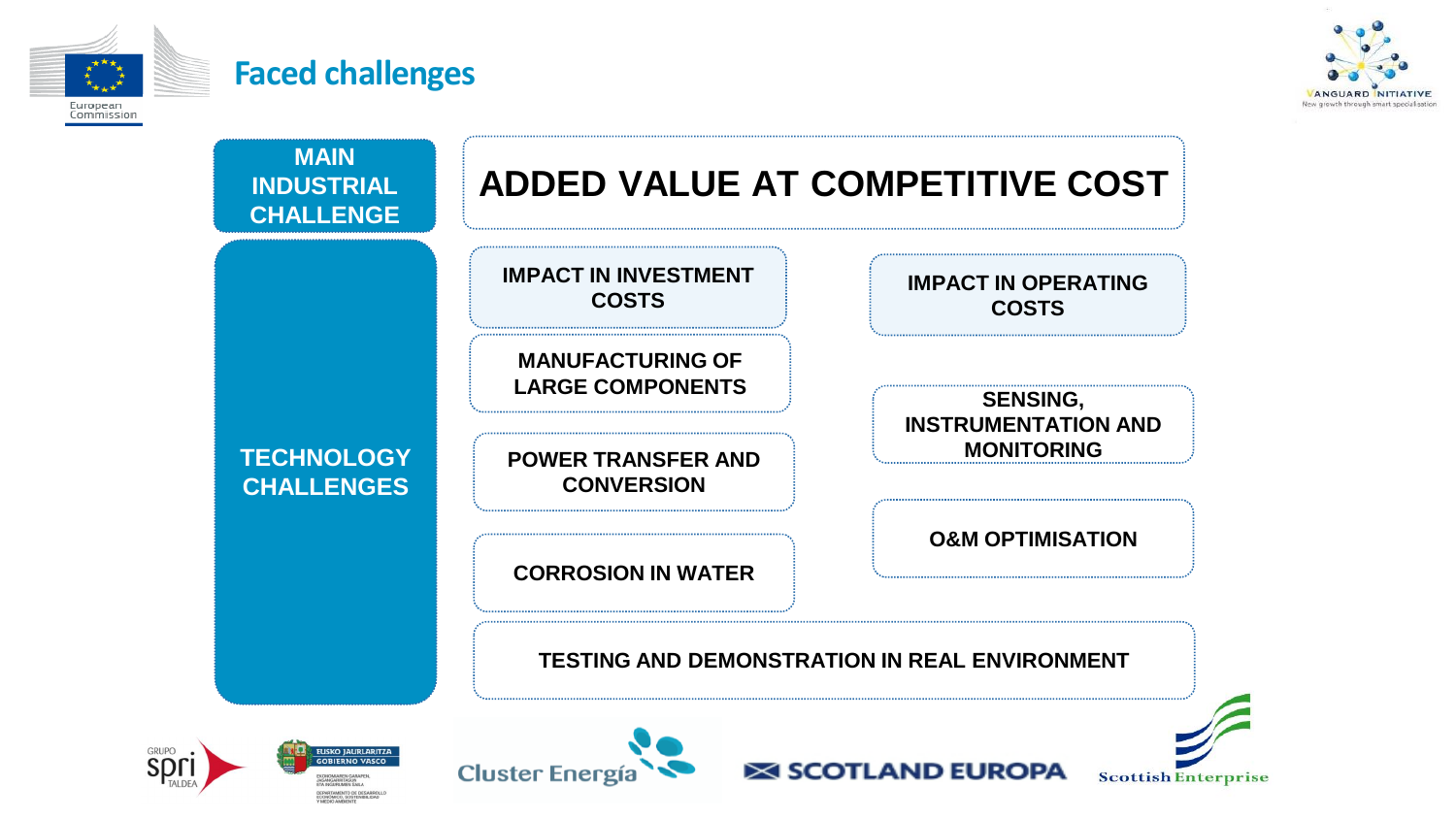

## **Previous demonstration cases and projects**



North Sea Solution for Innovation in Corrosion for Energy



- Develop three offshore renewable solutions
- Accelerate the deployment and cost reduction of wave, tidal and offshore wind device
- Support the project to access public and private investment

Sensing, Instrumentation and Remote Monitoring



AND EURO

- Reduce the risk of operating at sea
- Explore the potential in sensing and instrumentation technologies
- Uncover the potential of data analytics in the digitisation of offshore windfarms







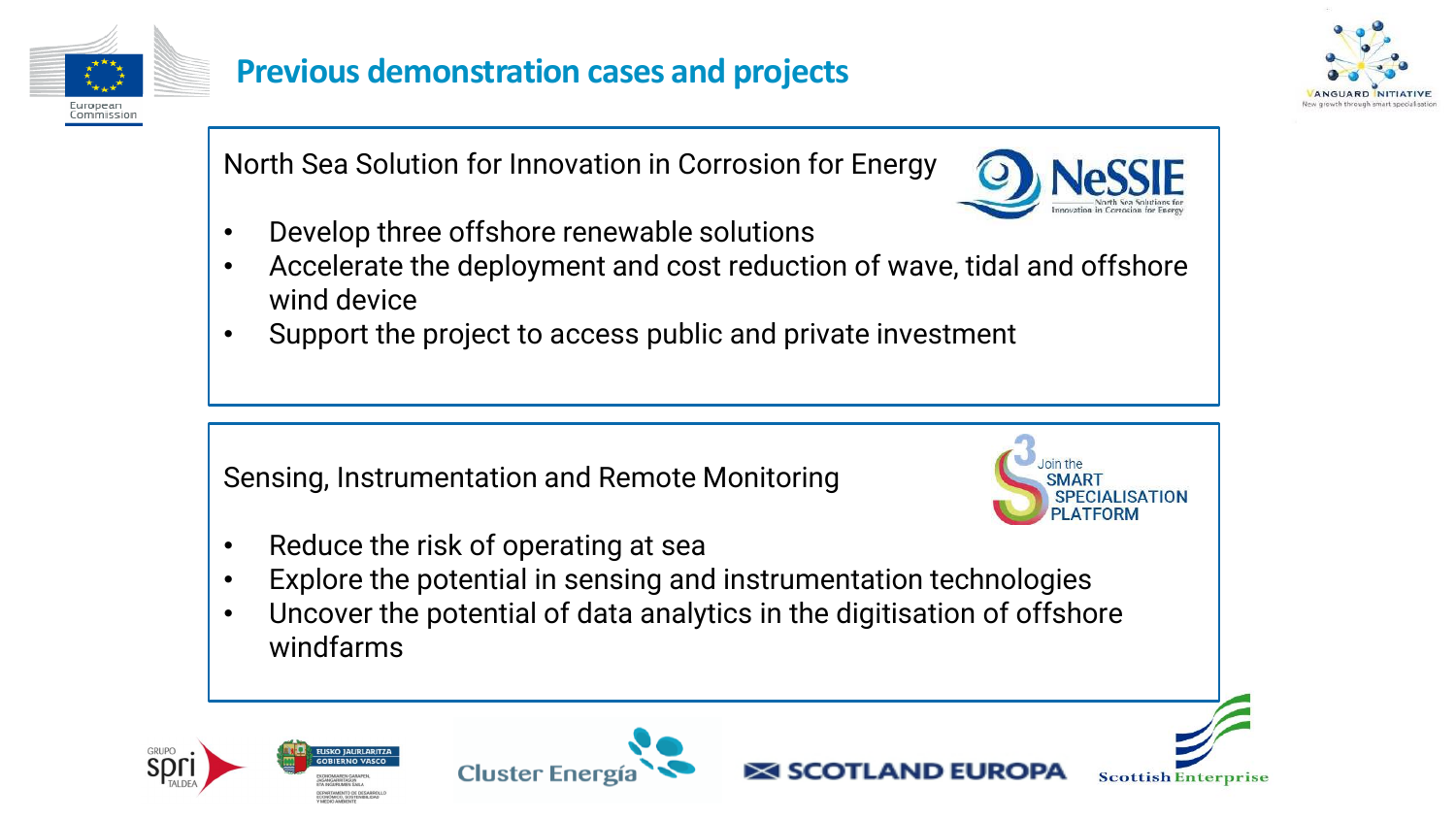

GRUPC

## **Sensing and Remote Monitoring (S&RM) in Marine Renewable Energy (MRE): Development of the "S&RM DIGITAL PLATFORM"**





**Challenge**: Only *Windfarm Owners* and *Wind Turbine OEMs* have access to the data collected from the wind energy turbines in operation and therefore value extracted out of data is only at the "top of the value chain". S&RM business case aims to **facilitate access to data produced in critical components of offshore wind turbines under real operating conditions**, in order to generate value for companies at all levels of the value chain, with a special focus on the *Wind Turbine Component and System Suppliers.*

EUSKO JAURLARITZA

**GOBIERNO VASCO** 



**Investment project**: **digital platform (***data provider***) which will allow sharing of offshore windfarms data among** *data owners* **and** *data users* **creating benefits for companies all along the value chain**. Companies in the MRE value chain (*data users*) will be able to use the data and services accessible through the platform and provide unique and innovative solutions to the *data owners*, through monitoring and data analytics applications.



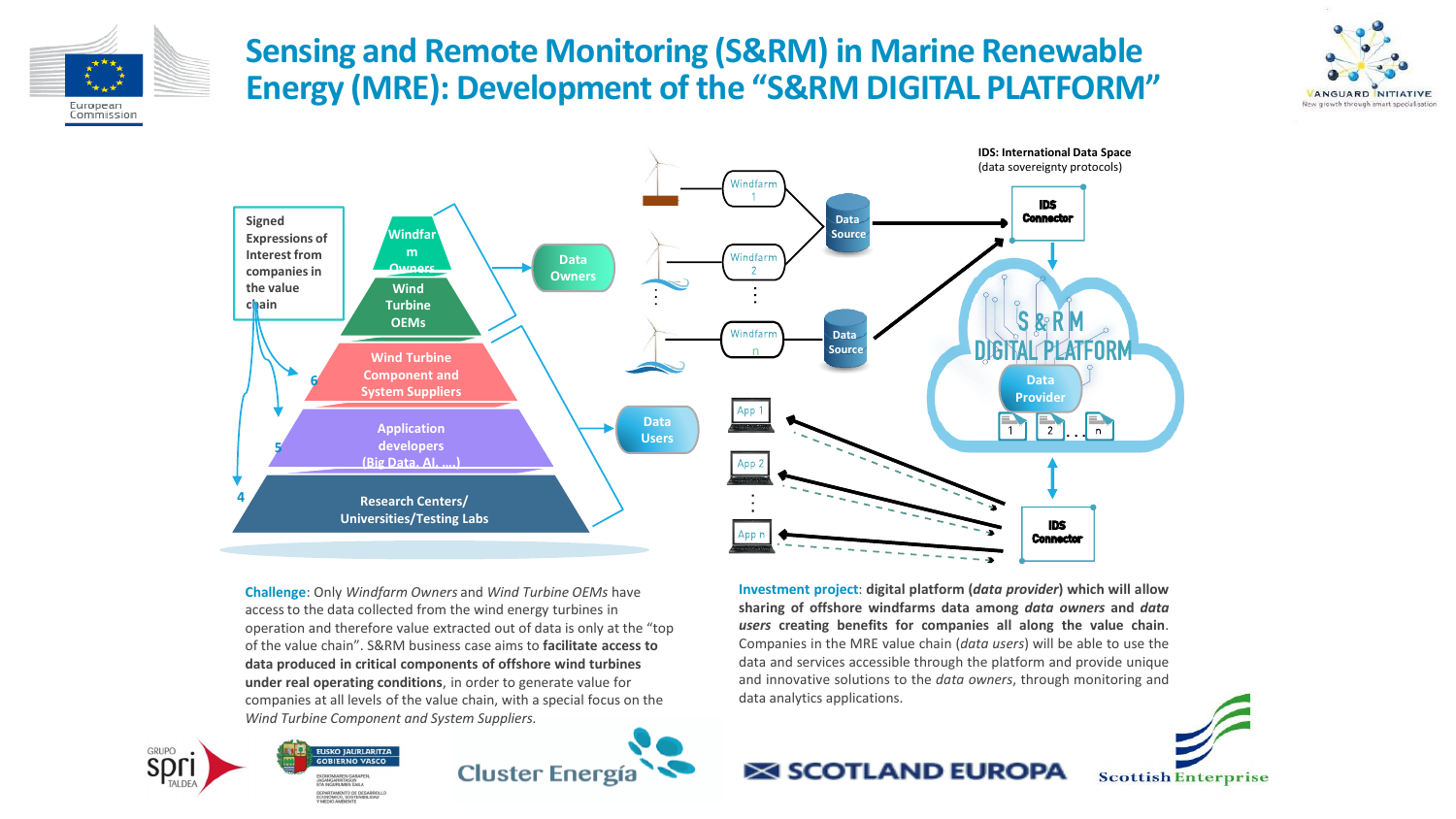

### **From networking to investment**



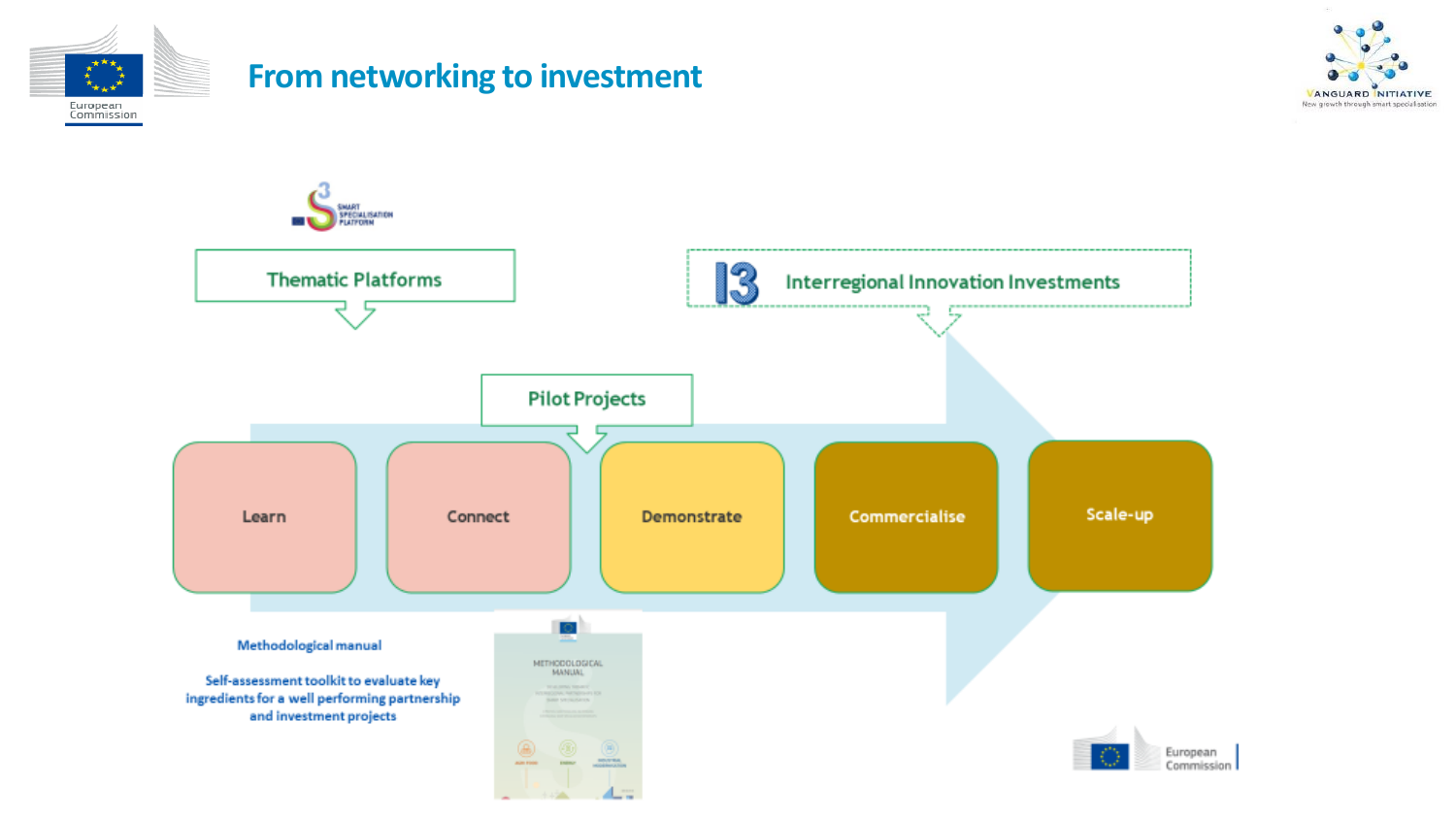

#### **Lessons Learned**





- Clear Scoping Note: governance structure & working areas
- Clear link with the S3 in partner regions
- Significant level of ambition (political and financial commitment)
- Mapping of competencies: regional capabilities & gap analysis

#### **Political support Shared vision Engagement from key stakeholders**

- Engage with industry and other stakeholders on a continous basis
- Anticipate the evolution of the industry globally
- Assess the challenges and opportunities that are likely to emerge
- Industry Cooperation: Matchmaking events (RTOs, Academia, SMEs,..)





EUSKO JAURLARITZA

**GOBIERNO VASCO** 



AND FUROPA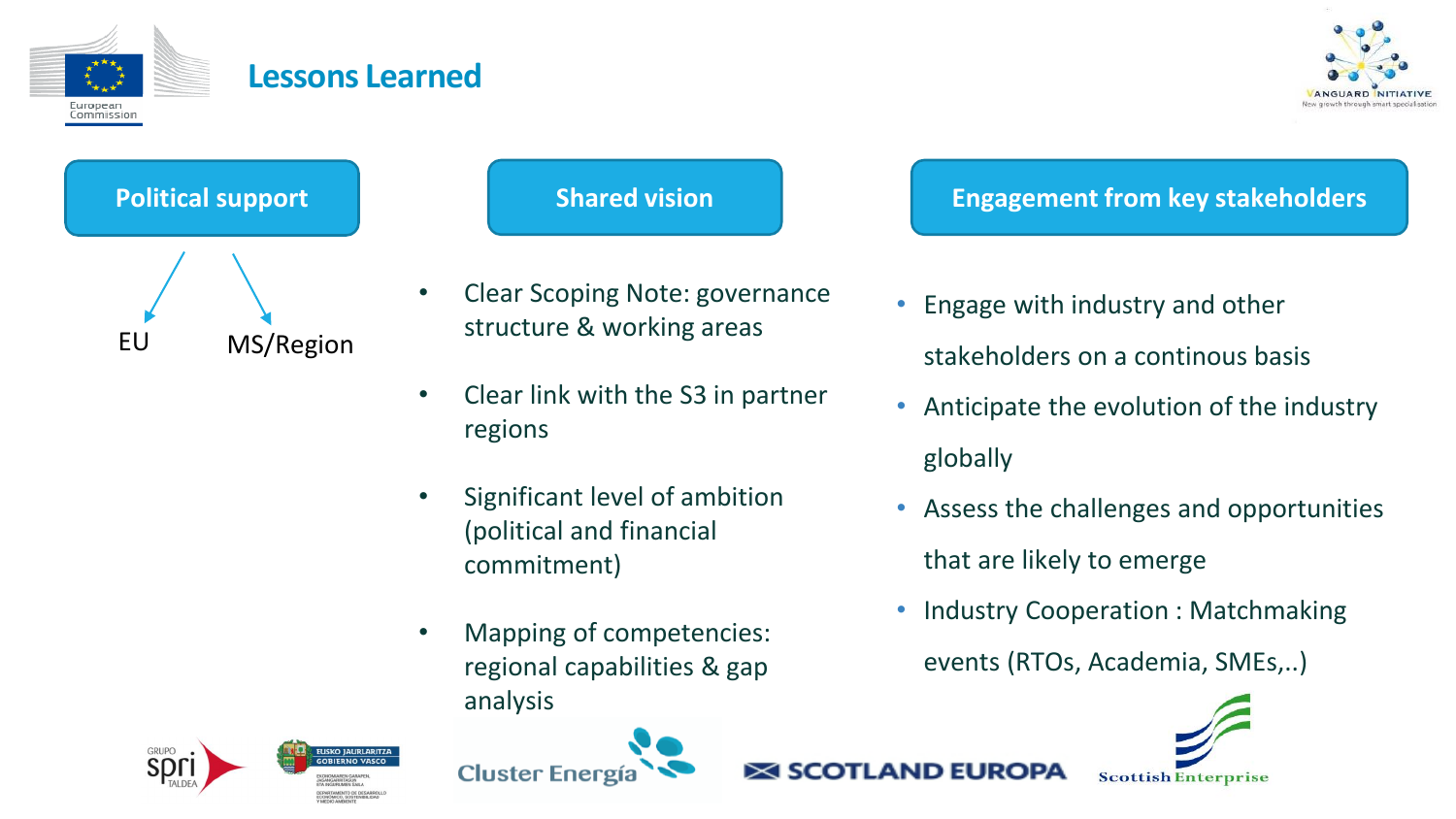

#### **Lessons Learned**



- No handbook on successful cooperation. Learning by doing.
- Trust is one of the main drivers to a successful cooperation
- Interregional cooperation takes time and it will create benefits only in the mid-term
- Coordination is critical. Ensure the main coordinator is supported by a counterpart in each partner region.
- Working with other regions/stakeholders Differences among European regions:
	- Different types of clusters or SME intermediaries (Strategic partners Individual partners )
	- Different regional maturity and industrial background
- Need for a strong steering to bring the partnership forward.